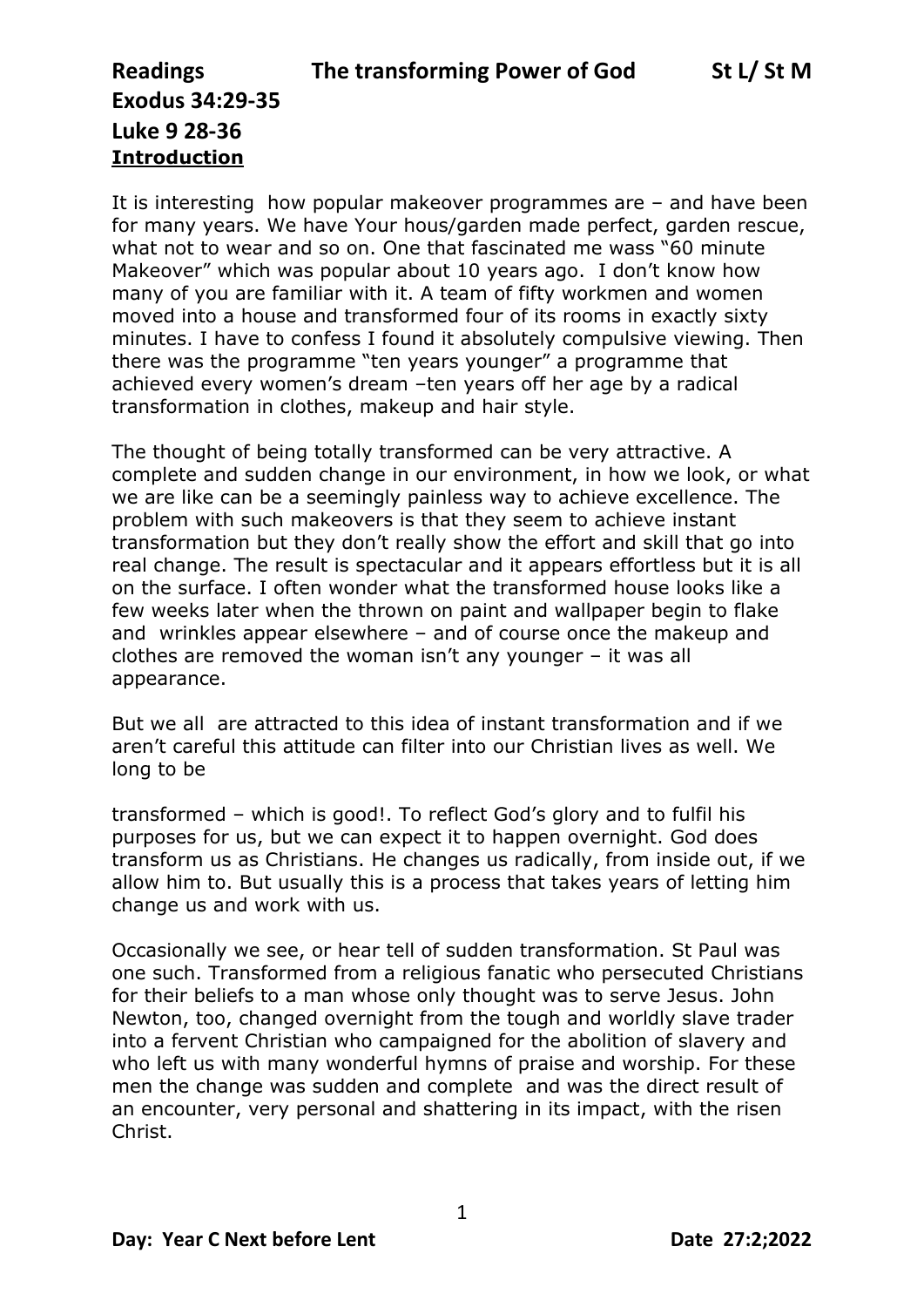## **Exodus 34:29-35**

#### **Luke 9 28-36**

It is impossible to encounter God directly and not be transformed by him. Coming face to face with God's holiness and love leaves its mark clearly upon us in changed lives, changed attitudes and, in Moses, when he encountered God, in a changed countenance.

For Moses this experience of transformation was different from the two examples I just mentioned. For him it was more of an expression of the transformation that God had been working in him for many years. He had changed from a hot headed, impulsive, under confident young man into a great leader. He had obeyed God's call and as he had followed him he had

seen God working, both, through him and in him. He had much experience of God working in his life and he trusted him. He had seen God lead the people of Israel out of slavery to freedom. He had experienced God's protection from their Egyptian pursuers and had seen God providing for all their needs in the desert.

For Moses this deep meeting with God was a high point, but it came at the point of his deepest humiliation and frustration. God had called the Israelites to Mount Sianai and given them the ten commandments. He told them what he expected from them and committed himself to them in the covenant. God told Moses and the people to consecrate themselves (set themselves apart) in order to enter into the covenant with him. Moses went up onto the mountain to meet with God and receive his full instructions for his people and then, while he was away on the mountain top the people became restless. They felt abandoned by Moses and needed something tangible to focus on. So they turned to Aaron and he made the golden calf for them to worship. In God's words, "they were quick to turn away". It hadn't taken them long to forget their meeting with God at the foot of the mountain when he had appeared to them in a cloud and in thunder and lightening.

Moses, returning to camp, was furious. He hurled the stone tablets that the commandments were inscribed on to the floor, shattering them and called for support from the Levites, the priests who were responsible for leading the people in worship. He must have felt totally let down and humiliated. He had just spent 40 wonderful days on the mountain with God sealing **the**

covenant with him and when he returned he found that the people had turned away from God, disowned him and let him down.

His response was to take responsibility for what had happened.

- He punished: called the Levites to punish and kill the offenders 32:27-28
- Pleaded with God on the people's behalf 32:31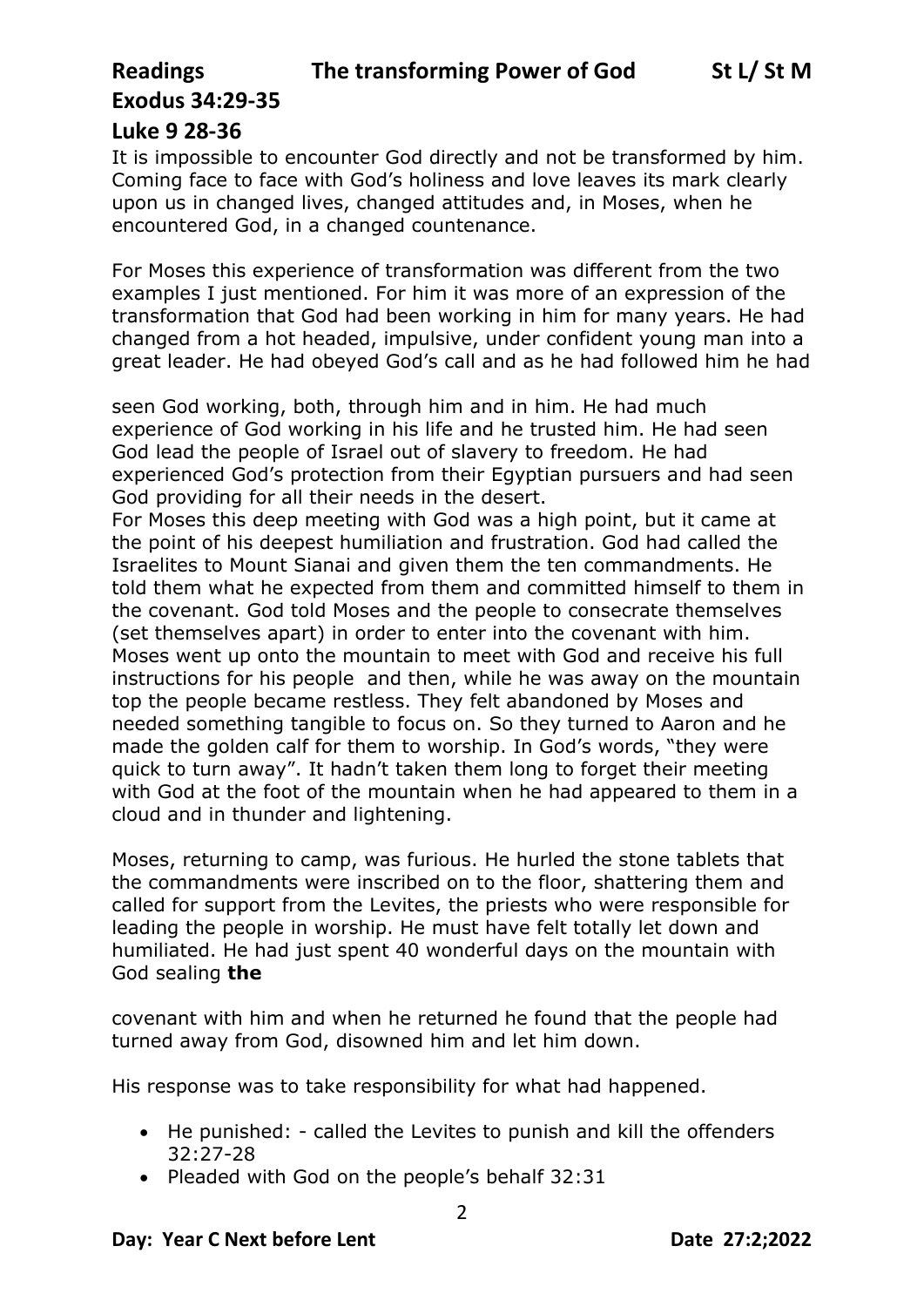### **Exodus 34:29-35**

#### **Luke 9 28-36**

- Persuaded God not to abandon his people. God had said that he would not go with them on their travels because he was so angry with them. Moses told God he could not go on without him 33:15. He was totally aware of their complete dependence on God for guidance and protection
- Asked for an encounter with God. deeply shaken by what had happened he needed the reassurance of being close to God and of seeing him in his power and glory

God agreed. he told Moses that he would not be able to show him his face (v 20: no one can see me and live) but he would show him his glory.

So God told Moses to make two new stone tablets like the original ones and prepare to go back up the mountain to meet God. The new tablets of stone showed that the covenant was being renewed – but this time the tablets were chiselled out by Moses – man made. The previous tablets had been ch 32:16 "the work of God; the writing was the writing of God engraved on the tablets" This showed that although the

past was forgiven and God was prepared to start again the effects of the Israelites' sin continued and affected the covenant. It was not quite what it had been.

So Moses went up Mount Sinai to meet with God. Read vv 5- *7 <sup>5</sup> The LORD descended in the cloud and stood with him there, and proclaimed the name, "The LORD." [\[a\]](https://www.biblegateway.com/passage/?search=Exodus+34&version=NRSV#fen-NRSV-2502a) <sup>6</sup> The LORD passed before him, and proclaimed,*

*"The LORD, the LORD, a God merciful and gracious, slow to anger, and abounding in steadfast love and faithfulness, 7 keeping steadfast love for the thousandth generation, [\[b\]](https://www.biblegateway.com/passage/?search=Exodus+34&version=NRSV#fen-NRSV-2504b) forgiving iniquity and transgression and sin, yet by no means clearing the guilty, but visiting the iniquity of the parents upon the children and the children's children, to the third and the fourth generation."*

The Lord proclaimed his name to Moses. This was much more than a simple recital of his title. It was a revelation of his deepest character and attributes. Until now Moses had known God as "The Lord". Which in many ways had simply been a label for the God of Israel. In this meeting on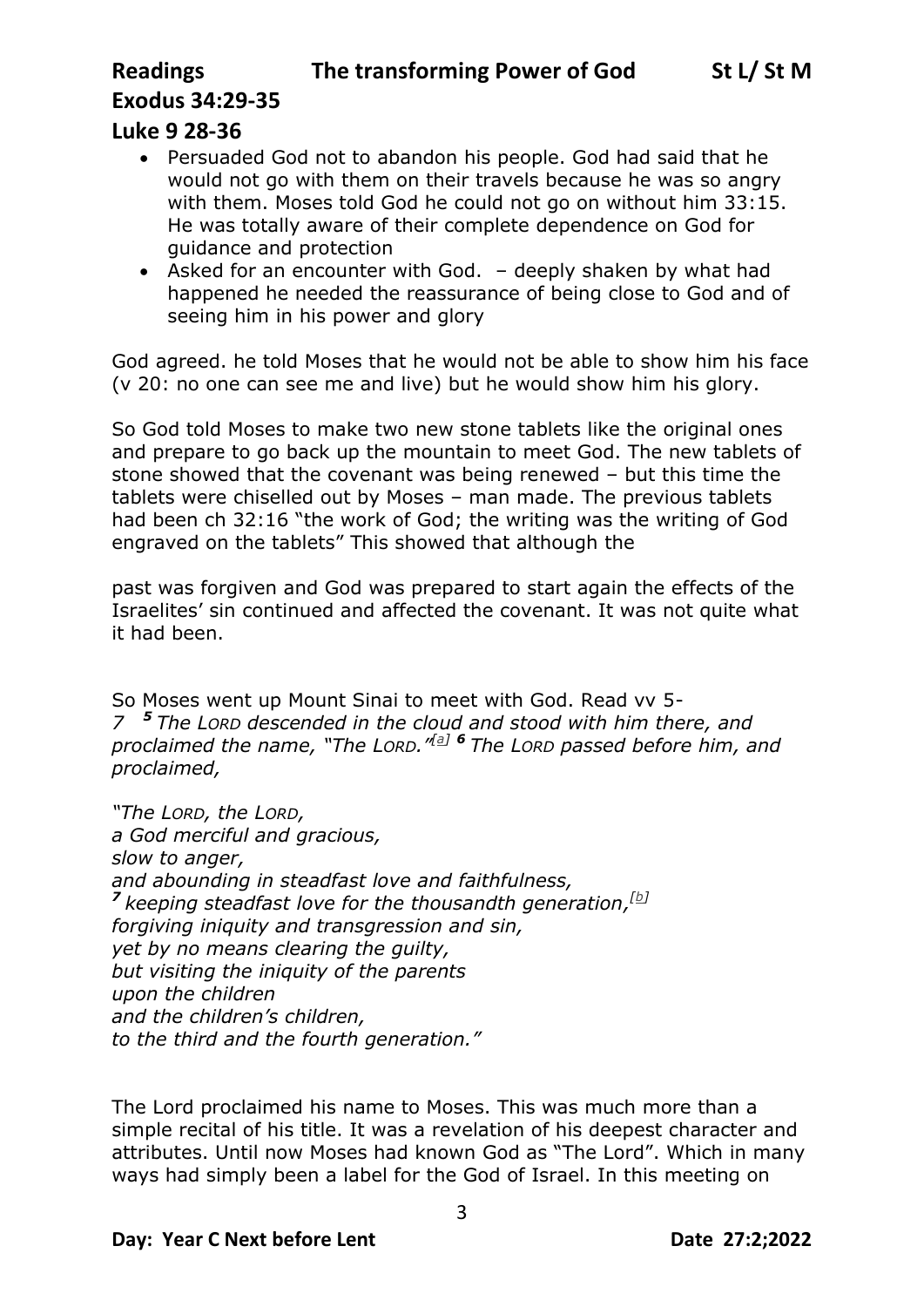# **Exodus 34:29-35**

#### **Luke 9 28-36**

Mount Sinai when God came down in the cloud, stood beside Moses and revealed himself to him it was clear that "The Lord " was not simply a title, no matter how exalted; But a deeply personal name which revealed God's deepest self. It was this revelation of God's self that transformed Moses and shone out of his face. It is impossible to

come into close contact with God without being touched and changed, and Moses' countenance echoed God's glory. This encounter with God gave Moses the courage to go on, to continue his demanding task of leading God's people. He had met deeply with God and knew he needed nothing else.

So who is the God he encountered?

#### 1**The Lord, the Lord**

which is another way of saying the alpha and the omega. The beginning and the end. The whole history of Israel had begun, continued and existed until then because of the power of Yahweh, the Lord; and its future would also depend on him. God revealed in Jesus Christ is the same yesterday, today and forever. He is the Lord, the Lord

#### **2. This Lord is "A God merciful and gracious"**

The word translated merciful means the type of understanding and feeling for men's weaknesses that a mother shows for her child, that sense of compassion and understanding of a loving parent who knows how frail their child is and who indulges and protects them. He is not only compassionate – he is also gracious. The sort of behaviour is echoed in the parable of the good Samaritan – deep kindness to those who have no claim on him

#### **3. He is slow to anger**

God's anger is a reality as is clearly shown in his dealings with his people, but it is a patient anger. Again and again he gives his children chances. It has been

the slowness of God's reaction to human sin in history that has made many not take it seriously. But it is a reality and it is to be feared because, as God's revelation of himself goes on to demonstrate, he cannot leave the guilty unpunished and that punishment echoes through the generations such is God's disgust with sinfulness

#### **4. His love – with which he abounds – is a steadfast covenant love**

Much stronger than mere loyalty ; God has committed himself deeply to his people and that is the response that he also wants from them. His love endures through the generations and is shown by the way that he bears our crookedness and rebellion and failure at a great cost to himself.